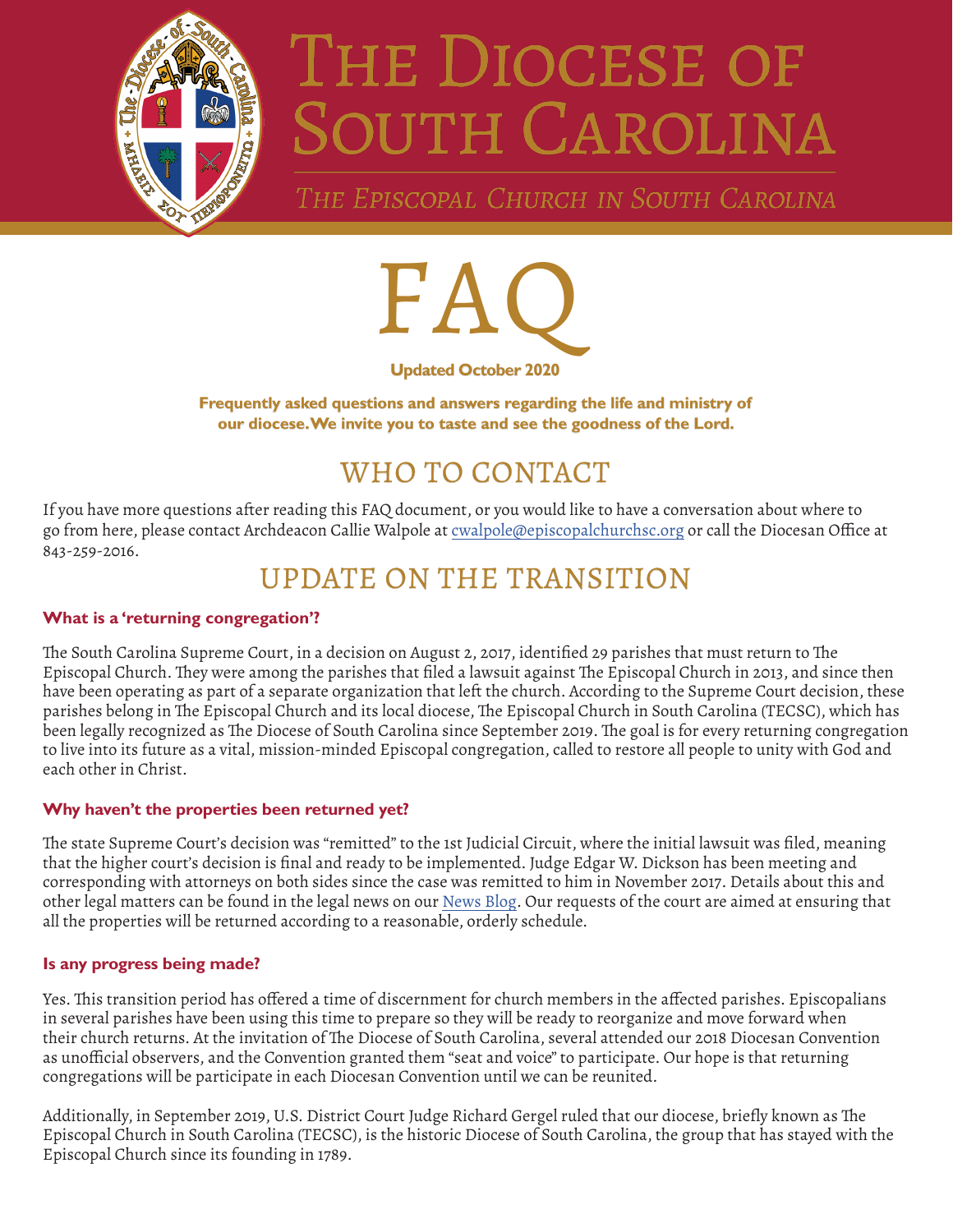#### **Are there online resources to answer my questions?**

Yes. In addition to this FAQ (which can be found online at episcopalchurchsc.org),

- A [historical timeline](http://www.episcopalchurchsc.org/historical-timeline.html) on our website explains the history of the division in our diocese.
- Our [Facebook Live Open Conversation,](https://www.facebook.com/watch/live/?v=1886790651357936&ref=watch_permalink) lets you experience a video conversation with Bishop Skip Adams and four other panelists. It has been watched thousands of times since it first aired.
- Bishop Skip Adams and Archdeacon Calhoun Walpole have [written an article](http://www.episcopalchurchsc.org/messages-from-bishop-adams/church-unity-from-the-bishop-archdeacon) summarizing the Church's stance concerning current realities and calling for the restoration of unity.
- The weekly e-newsletter of The Diocese of South Carolina [\(sign up here\)](https://episcopalchurchsc.us6.list-manage.com/subscribe?u=dc801ce41dd668e19fb3a3b7a&id=55715d0712) is an excellent source of up-to-date information. Our website and Facebook page are also good places to learn more.
- Two independent online blogs are available. These have no official connection with the diocese, but the writers are knowledgeable about the history of the division in our diocese and report on ongoing developments: Ron Caldwell's [episcopalschismsc.blogspot.com](http://episcopalschismsc.blogspot.com/), and Steve Skardon's [scepiscopalians.com](https://www.scepiscopalians.com/).
- We also invite you to read "[Our Future Work Together,](http://www.episcopalchurchsc.org/uploads/1/2/9/8/12989303/our_future_work_together_-_2018.pdf)" a message about reconciliation from our Missioner for Returning Congregations.

## PEOPLE AND CHURCHES

#### **What is the vision for churches that return to The Episcopal Church?**

The vision for every church is best expressed by our Diocesan [Vision Statement](http://www.episcopalchurchsc.org/our-vision.html):

The Episcopal Church in South Carolina, as a member of the worldwide Anglican Communion, is:

- *• Centered in Christ's Love*
- *• Proclaiming Good News of God's Grace*
- *• Rooted in Our Communities*
- *• A Light to All*
- *• Called to Sacrifice and Serve*

#### **Will parishioners be forced to leave their churches?**

No. The Episcopal Church and The Diocese of South Carolina are committed to helping congregations continue to worship and serve God in their church homes, in much the same way they have done since before the split. The main changes for a returning parish are the following: (1) congregations and liturgies would be led by clergy who are in good standing with The Episcopal Church, and (2) parish vestries and bylaws would function in accordance with Constitution and Canons of The Episcopal Church again, as they did before the split. The parishes affected by the split are like families and are important parts of the communities they serve. Diocesan leadership is committed to working with each congregation to help it continue and thrive.

#### **I am a member of a church that disaffiliated. What do I have to do to return to The Episcopal Church? Do I face any kind of penalty, or do I have to go through some process?**

Every person who has been baptized and/or confirmed in The Episcopal Church is an Episcopalian. Transferring your membership to another denomination is the only way that it can be changed. Parishioners who have been attending other churches are still Episcopalians, as long as they want to be. There is no penalty in returning, and no formal process or action is required. We mean it when we say "The Episcopal Church welcomes you."

#### **What about wedding plans and funeral arrangements?**

Knowing that most weddings, and some funerals, are planned months or years in advance, The Diocese of South Carolina will make every effort to honor reservations and pre-arrangements. The Bishop and the Episcopal clergy serving the congregation will respond pastorally to couples and families on a case-by-case basis. We are encouraged that clergy from The Diocese of South Carolina and the disaffiliated group have collaborated respectfully and collegially on wedding and funeral arrangements a number of times over the past six years, and we pray that will continue.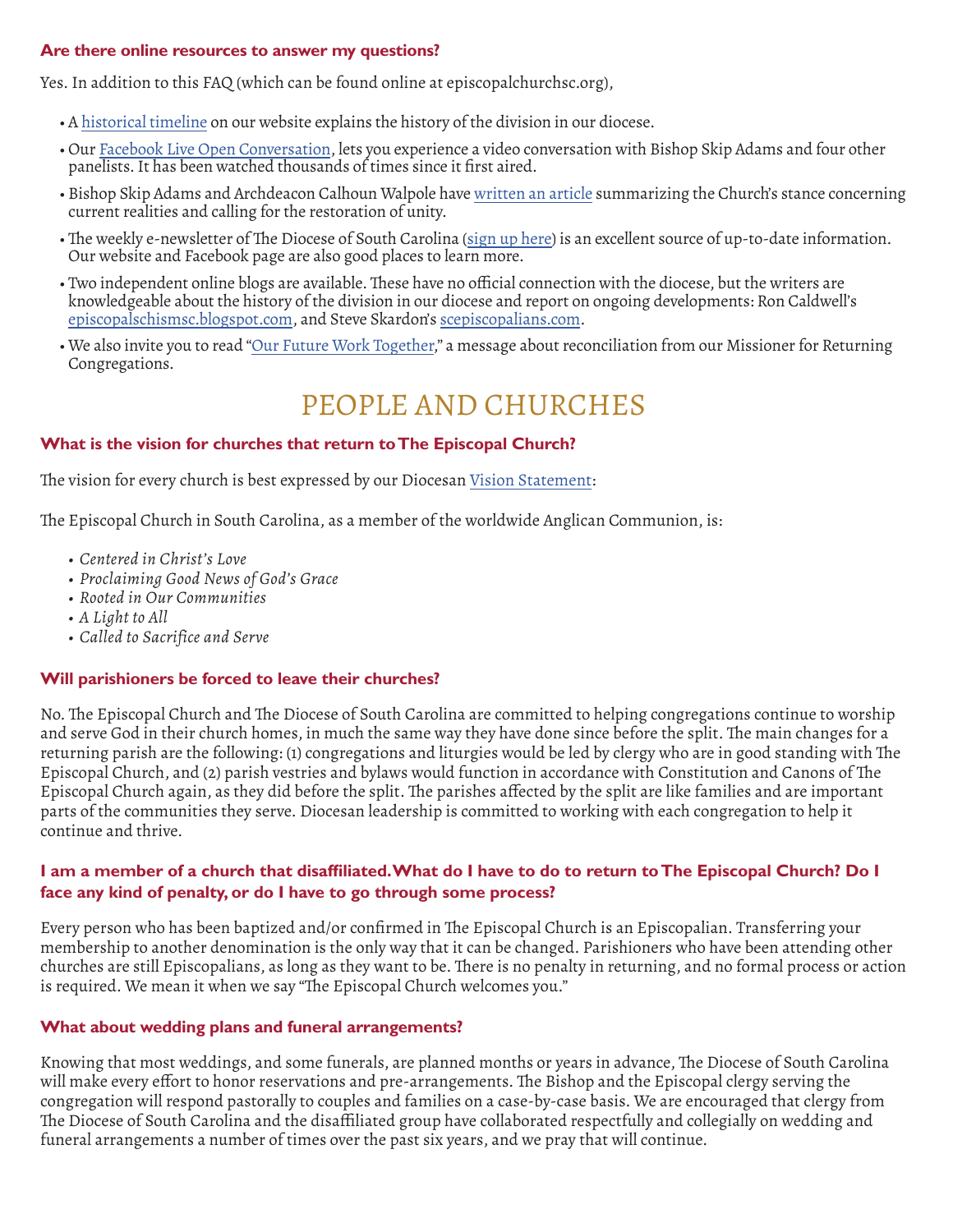#### **What will happen to the disaffiliated clergy of the congregations?**

When the split occurred, all clergy in the diocese were offered an opportunity to remain in The Episcopal Church. Those who chose to leave the ordained ministry of The Episcopal Church in 2013 are no longer able to serve in Episcopal churches. However, The Diocese of South Carolina worked to ensure that there would be a path for clergy to be reconciled with and return to the Church, if that is their desire, and to include a clear process of discernment for the good care of all. Since 2013, three priests have been welcomed back through this process. While each situation is unique, historically this process has taken less than one year. For clergy who wish to explore this path, the first step is to contact the Diocesan Office.

#### **Can clergy whose views are more conservative still find a place in The Episcopal Church?**

They can, and they do! There exists a great deal of diversity in the viewpoints of the clergy who serve in The Episcopal Church in South Carolina, both in parishes and in diocesan and churchwide leadership roles. This unity-in-diversity as part of the Body of Christ is one of our greatest strengths. Parishes who are seeking to call clergy find a large pool of potential candidates in Episcopal ministry who represent a wide range of views and approaches.

#### **Will my church have a priest after the transition?**

Yes. The Diocese of South Carolina is working with many Episcopal priests (and even some bishops) who want to help churches through this transition time.

#### **Will the returning congregations be able to choose their own clergy?**

In the initial transition period, the Bishop will assign priests to meet the congregations' immediate needs while they reorganize according to the constitution and canons (church rules) of The Episcopal Church and The Diocese of South Carolina. When a congregation has reorganized, and its duly elected vestry is ready and able to enter into a letter of agreement with a priest, then it would do so under the Diocese's normal rules and procedures for churches seeking clergy.

#### **Who will be making decisions about what happens in my church?**

The decisions of dioceses and parishes are local. The clergy and vestries of churches make decisions in consultation with the Bishop and with the leadership of the Standing Committee, Diocesan Council and Diocesan Trustees, following the canons and constitution of The Episcopal Church. Episcopalians in eastern South Carolina elect their diocesan representatives (deputies) to General Convention every three years to vote on matters affecting the whole church. The 79th General Convention met in 2018 in Austin, Texas, and the 80th will meet in Baltimore, Maryland in 2021.

#### **Some of our members plan to leave the parish and start a new church elsewhere. How should we respond?**

Jesus prayed for his Church in his high priestly prayer found in John 17:11, "Holy Father, protect them in your name that you have given me, so that they may be one, as we are one." We hope you will join your prayers with ours for the unity of the Church in this diocese. Continue to pray for all the people who have chosen to leave the church. Work to maintain an open door for conversations and relationships that, in time, can provide a path for reconciliation. Finally, continue to support the health and vitality of your own Episcopal parish, so it can carry on as a witness to our Lord long after the memories of this division have faded.

## PROPERTY MATTERS

#### **Who owns the property of my parish?**

Every parish owns its own property and holds it "in trust" for the use of the Church. The South Carolina Supreme Court ruled that the 29 disaffiliated properties are held in trust for The Diocese of South Carolina (TECSC) and for The Episcopal Church. The trustees are the vestries of the parishes, and they are responsible for ensuring that the property is used for the benefit of The Episcopal Church. In June 2018, the US Supreme Court declined to review that decision, so the ruling of the state Supreme Court on this matter should be final.

#### **Will my church be sold?**

No church property can be sold without the consent of the duly elected Episcopal vestry, the Standing Committee of the diocese, and the Bishop. The Diocese of South Carolina recognizes the important role these buildings play in the history and life of the communities they serve, our state, and our diocese. We are committed to working with the faithful and committed people of each parish to help them maintain strong congregations that can sustain their property and their ministry.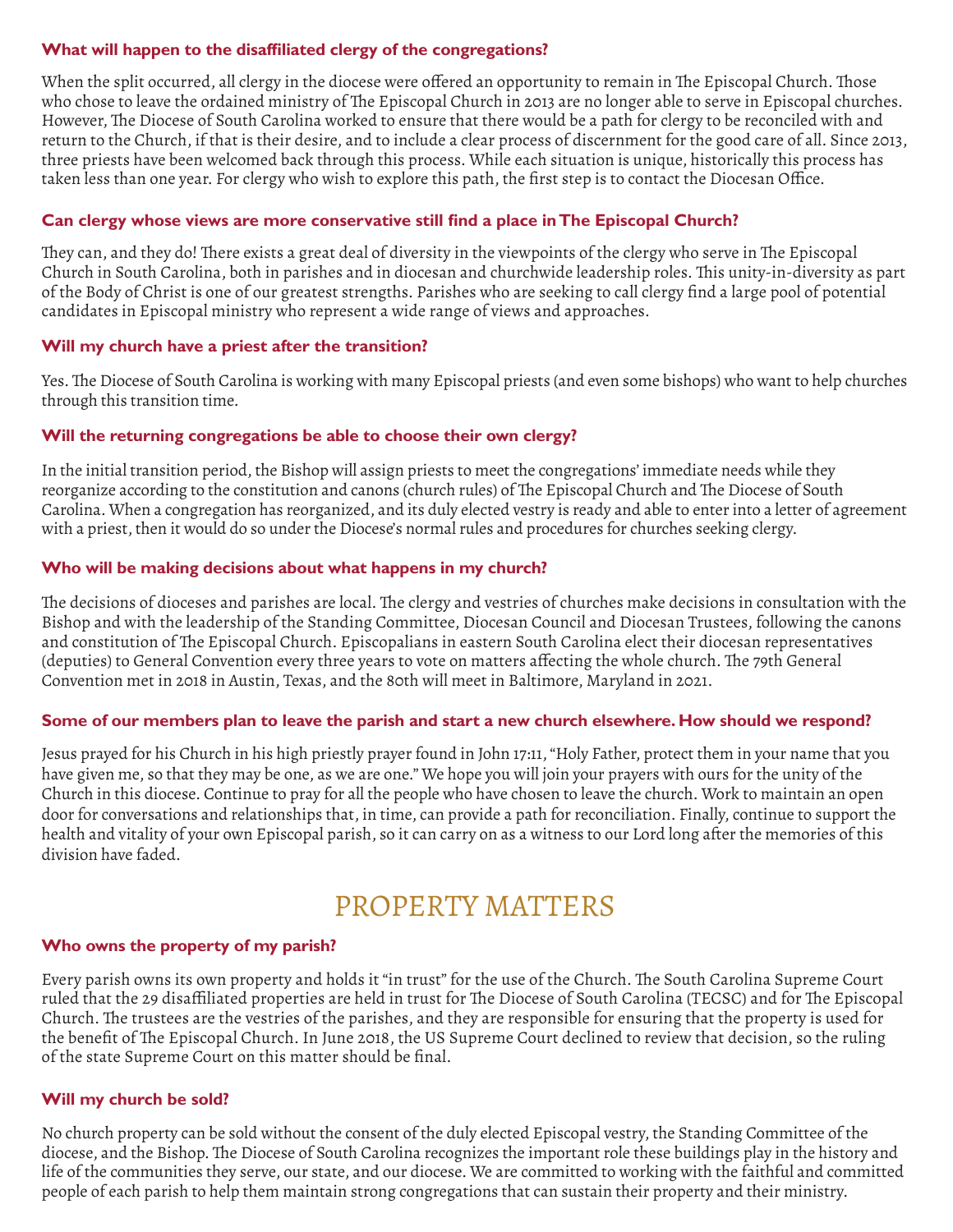#### **Can the disaffiliated groups that are now aligned with ACNA buy or lease the properties from The Diocese of South Carolina?**

No. Our focus is on working with those who want to remain in their churches and worship as Episcopalians. The Diocese of South Carolina is responsible for being good stewards of all the property and assets of our diocese, seeing that they are used for the mission of the church. We are committed to helping each congregation move through the transition process in ways that will help them grow and flourish.

#### **What is happening with Camp St. Christopher?**

Camp St. Christopher is one of the diocesan properties belonging to TECSC/The Diocese of South Carolina under the South Carolina Supreme Court decision. When the court decision is implemented, the Diocese has a transition plan ready, so St. Christopher can continue operating with minimal or no disruption. Discussions are taking place with the current leadership to ensure that reservations will be honored when the transition happens. The Diocese of South Carolina has held youth retreats at Camp St. Christopher since 2019 and planned to host a Clergy Conference there in 2020 that has been rescheduled to 2021.

The importance of this beloved camp and conference center is much larger than our recent divisions. Our prayer is that it will continue to bless generations to come and be a focal point for unity and healing in our diocese. All who are seeking a deeper relationship with God are welcome to the Camp.

## EPISCOPAL AND ANGLICAN CONNECTIONS

#### **What is The Episcopal Church in South Carolina, The Diocese of South Carolina, like today?**

According to The Episcopal Church's statistics, The Diocese of South Carolina was the fastest-growing diocese in the United States, with a 3.6 percent increase in baptized members in 2017 and 14 percent growth since 2014. Today, The Diocese of South Carolina has 31 congregations and more than 7,300 members, in addition to those who are rejoining the diocese in parishes affected by the split. We have more than 90 priests and 13 deacons who are either canonically resident, or licensed to serve, in our diocese.

Our parishes and missions range from very large to very small and are located throughout the eastern/coastal half of South Carolina. Twenty-two congregations are worshiping in the buildings they were using before the schism. Another nine congregations were formed after the split and are worshiping in spaces they have bought, leased, or borrowed. You can find a list and a map at [episcopalchurchsc.org](http://www.episcopalchurchsc.org/).

As a diocese of The Episcopal Church, The Diocese of South Carolina is fully involved in the councils of the Church. Our Bishop and Deputies attended General Convention in 2015 and 2018, and several diocesan members hold offices on church-wide panels and committees that do the work of the Church between General Conventions. The Diocese of South Carolina has hosted Presiding Bishop Michael Curry twice since his election in 2015, and we will welcome him again in November 2020 as the keynote speaker at our 230th Diocesan Convention.

#### **What is the relationship between The Diocese of South Carolina and the Anglican Communion?**

The Anglican Communion consists of dioceses and provinces around the world that are in communion with the Archbishop of Canterbury. The Episcopal Church is the only recognized province of the Anglican Communion in the United States, and churches in The Diocese of South Carolina are all part of this Communion. There are church groups outside the Communion that use "Anglican" in their name, but they are not a recognized part of the Anglican Communion.

#### **Is The Episcopal Church fully participating in the Anglican Communion?**

Yes. The Episcopal Church is a full participant as one of the 40 provinces of the Anglican Communion. For example, Episcopal Church representatives participated in the Anglican Consultative Council meeting in May 2019 as well as in previous ACC meetings. Presiding Bishop Michael Curry attended the October 2017 meeting of Primates (leaders of the 140 provinces of the Communion). Presiding Bishop Curry also was invited to preach at the Royal Wedding in May 2018, watched on TV by millions of Anglicans worldwide. Finally, the Archbishop of Canterbury has called for a Lambeth Conference in 2020. Bishops of The Episcopal Church, including the past two provisional bishops of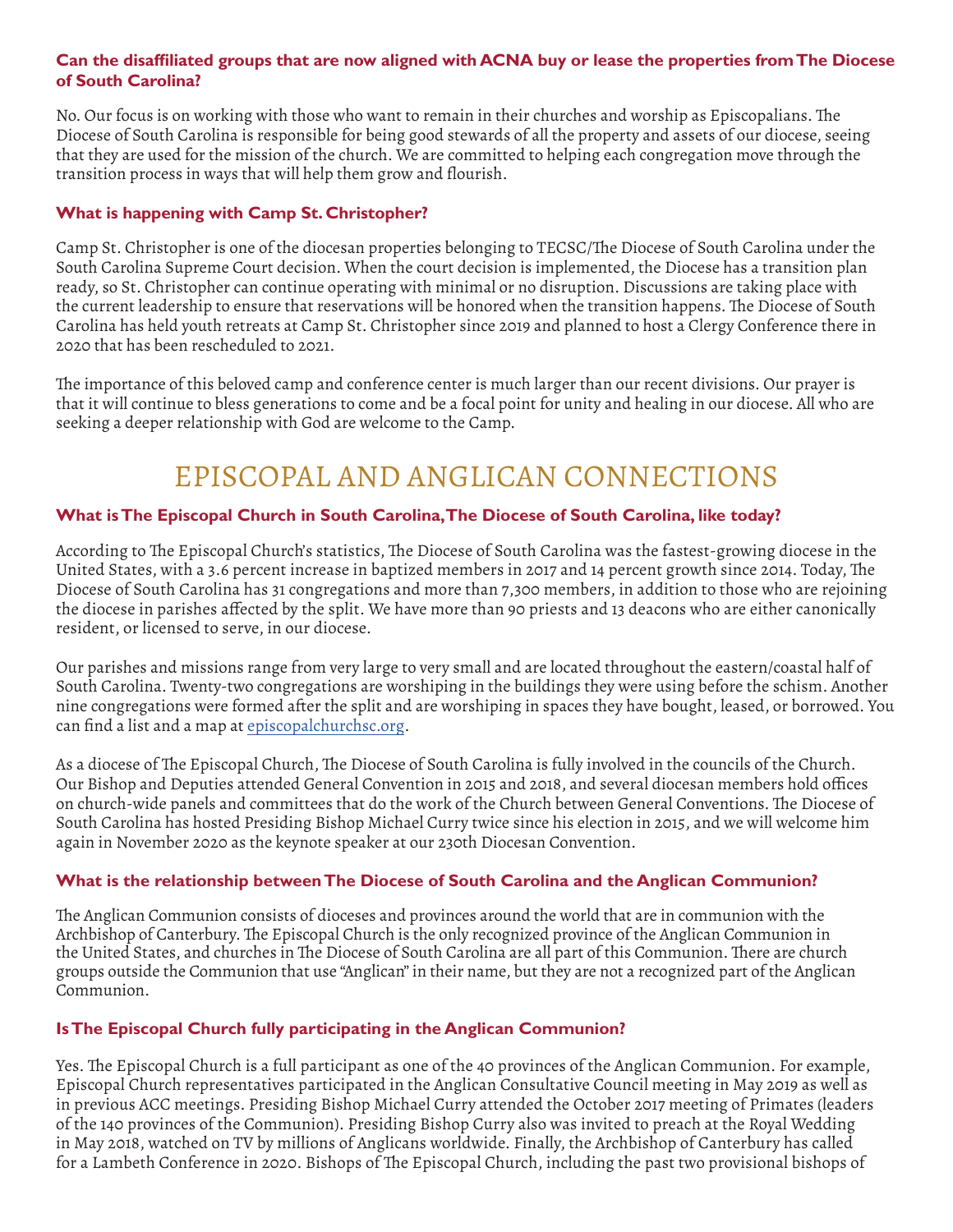The Diocese of South Carolina, are invited to this gathering. The theme is "God's Church for God's World: Walking, listening and witnessing together."

## THEOLOGY AND BELIEFS

#### **I have heard that The Episcopal Church does not follow certain core beliefs of Christianity. How do I get accurate an accurate picture of what The Episcopal Church believes?**

There are many ways to explore the beliefs of The Episcopal Church, but a good summary can be found in The 1979 Book of Common Prayer, which is used in worship in congregations of The Diocese of South Carolina.

Start with the historic credal statements of the Church, known as The Apostles' Creed and Nicene Creed, proclaimed regularly in our worship. Along with the Creeds, The Baptismal Covenant grounds us in the manner in which we affirm Christ as Lord and seek to follow him as faithful disciples. In that context, The Episcopal Church is part of the greater Anglican tradition that respects and honors many different ways of living out the faith within the unity of the Church as the Body of our Lord Jesus Christ.

A good resource for specific topics is found here: [https://www.episcopalchurch.org/what-webelieve](https://www.episcopalchurch.org/what-webelieve )

We believe the best way to get an accurate picture is to visit one of the Episcopal churches in The Diocese of South Carolina. You will find the Prayer Book used, the Scriptures read, the hymns sung, the Creeds prayed and proclaimed, and the Gospel preached – every Sunday.

#### **How do Episcopal churches worship?**

A typical Sunday service in our diocese will be deeply familiar to all Anglicans and Episcopalians: Holy Eucharist from the Book of Common Prayer (1979, Rite I or Rite II). The Gospel of our Lord Jesus Christ is proclaimed, and the Nicene Creed (or Apostles' Creed) is said. We pray the Lord's Prayer. We sing hymns from The Hymnal 1982 and other familiar sources such as "Lift Every Voice and Sing". We read the same Scripture readings in the lectionary shared by Anglicans and other Christian denominations around the world.

Again, the best way to know for yourself is to "taste and see" by visiting an Episcopal church. [Find one here](http://www.episcopalchurchsc.org/find-a-church.html). You can also…

- Watch online at [Grace Church Cathedral's YouTube channel](https://www.youtube.com/user/GraceChurchChrlstn), where you'll find weekly services both live-streamed and recorded.
- [Listen to audio](https://soundcloud.com/holy-cross-faith-memorial) of Sunday services at Holy Cross Faith Memorial, Pawleys Island
- [Visit this link](http://www.episcopalchurchsc.org/sunday-services.html) to see a sampling of the printed bulletins (aka service leaflets, or orders of service) from Episcopal churches in your area.

#### **What do you believe about the Bible?**

We believe "the Holy Scriptures of the Old and New Testaments to be the Word of God, and to contain all things necessary to salvation." Our understanding is in accordance with the words of our Lord Jesus who said, "You shall love the Lord your God with all your heart, and with all your soul, and with all your mind. This is the first and great commandment. And the second is like unto it: You shall love your neighbor as yourself. On these two commandments hang all the Law and Prophets." - Matthew 22:37-40.

#### **What is happening with the Book of Common Prayer?**

The 1979 Book of Common Prayer of The Episcopal Church continues to be the official prayer book for all the churches of our diocese, and this will also be true for returning congregations. (Find an online version of it here: <https://bcponline.org/>) The 2018 General Convention held extensive discussions about possible prayer book revision, but finally chose to "memorialize" (keep) the 1979 prayer book with which people in our diocese are familiar, while allowing for new liturgies to be explored in the future.